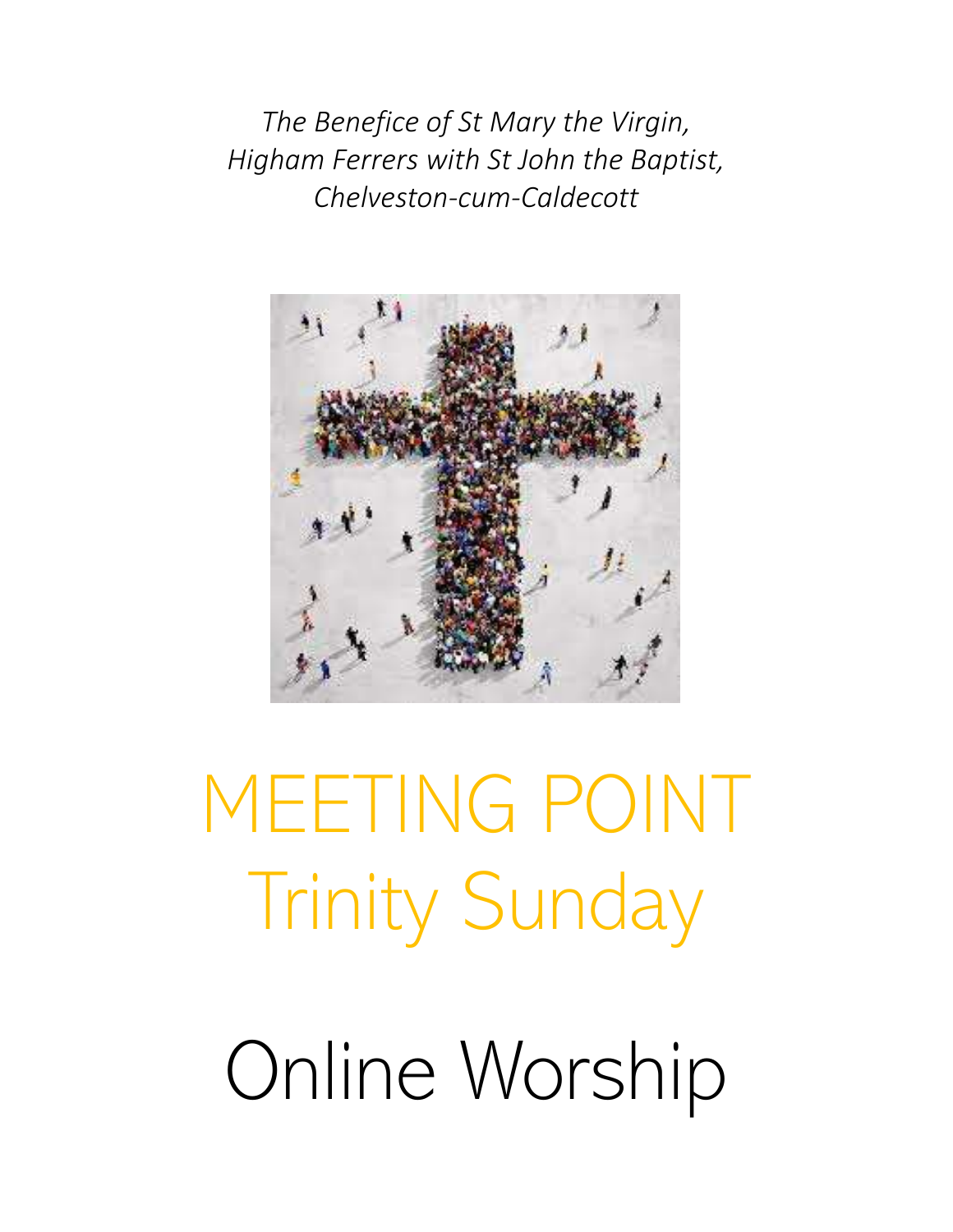

# *Welcome to our new style Online Worship –* Meeting Point

*As Sunday Services resume in our churches, our Online Worship continues but takes on a new format – each week we will be joined together in our worship at home and in church through the seasons of the Church Year and the themes of the Gospel.*

*Sunday Meeting Point helps us come to know the risen Lord Jesus more fully as we follow the stories of his appearing to his friends after the resurrection, and as we look once again at how he describes himself and God. Today we celebrate Trinity Sunday and the Mystery of God as Three in One. We come to know God in these different ways – Father or Creator, Son – Jesus our Redeemer, and Spirit the sustaining power of God's life and love at work in us. Our special theme today is how God calls us to be part of this community of love and to share his love with the world.*

Thanks to all who have made today's service possible including members of the Ministry Team and their families.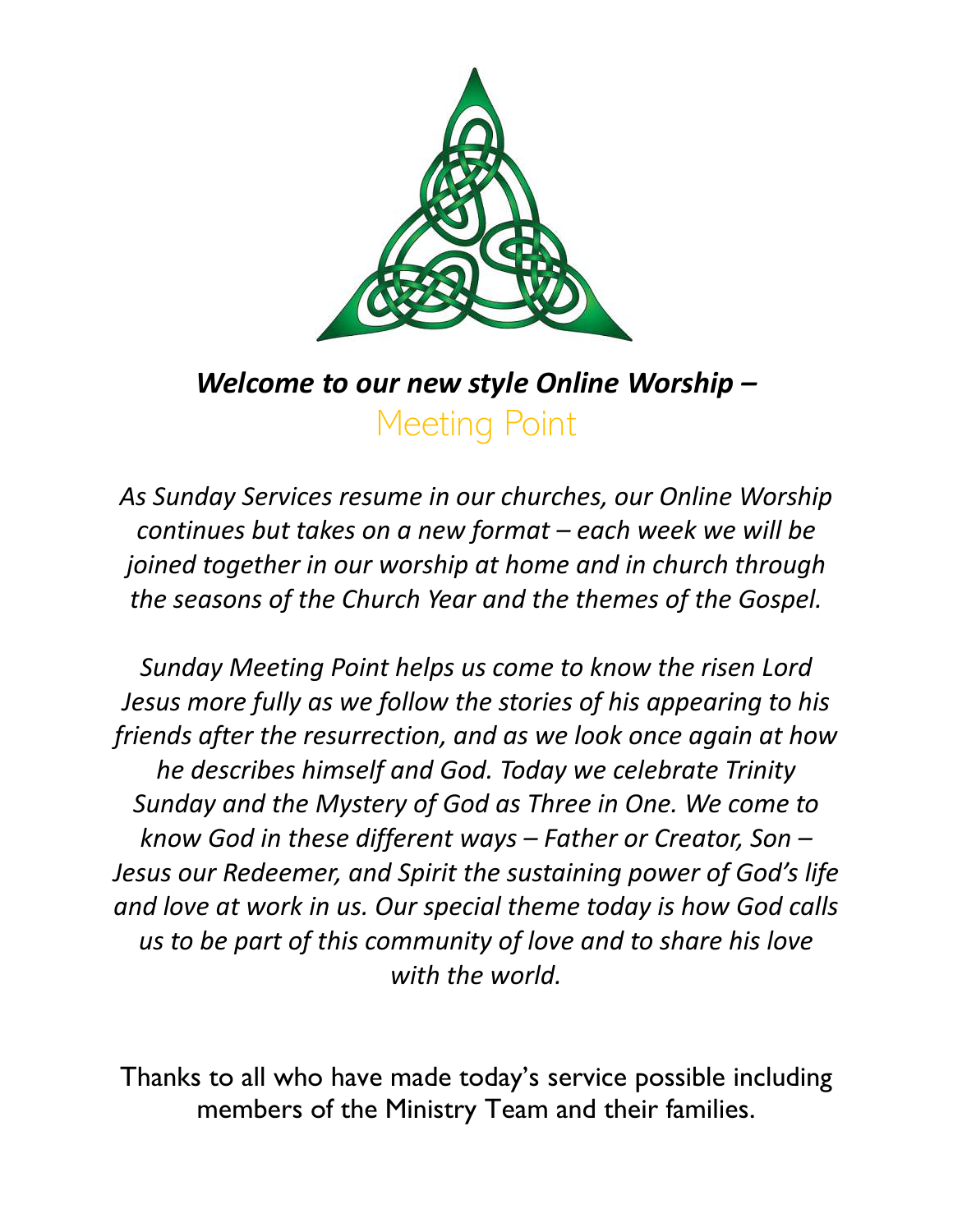# **The Welcome**

*Michelle & Paul introduce today's service.*



# *Hymn*

**Holy, holy, holy! Lord God Almighty! early in the morning our song shall rise to thee; holy, holy, holy! merciful and mighty! God in three persons, blessed Trinity!**

**Holy, holy, holy! all the saints adore thee, casting down their golden crowns around the glassy sea; cherubim and seraphim falling down before thee, which wert and art and evermore shalt be.**

**Holy, holy, holy! though the darkness hide thee, though the eye of sinful man thy glory may not see, only thou art holy, there is none beside thee perfect in power, in love, and purity.**

**Holy, holy, holy! Lord God Almighty! all thy works shall praise thy name in earth and sky and sea; holy, holy, holy! merciful and mighty! God in three persons, blessed Trinity!**

*words: Reginald Heber (1783-1826) music: NICAEA by John Baccus Dykes (1823-1876)*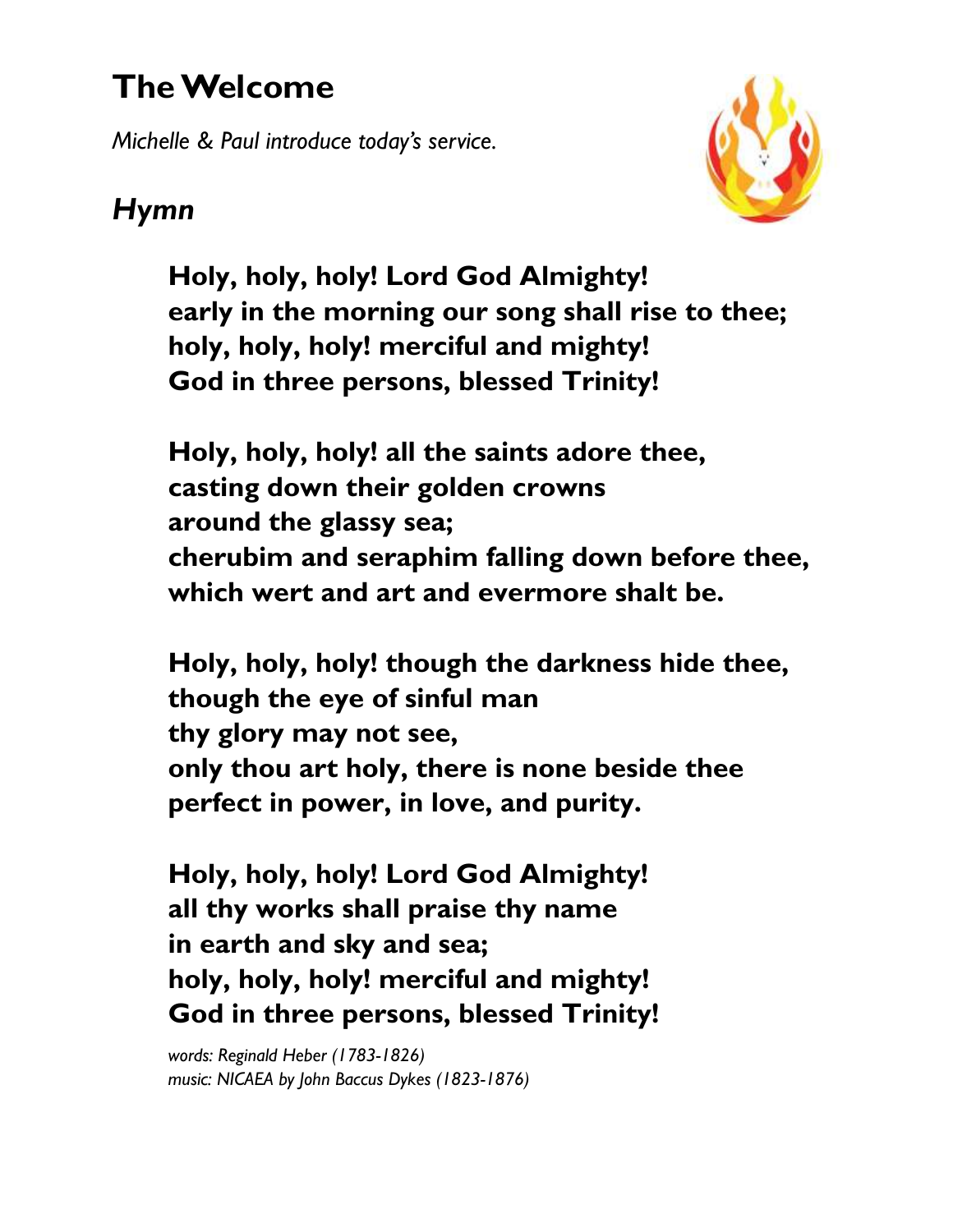#### *Greeting Michelle & Chris*

We meet in the name of the Father, the Son and the Holy Spirit. **Amen**

Grace, mercy and peace from God our Father and the Lord Jesus Christ be with you all. **And also with you.**



### *Opening Acclamation*

Holy, holy, holy is the Lord of hosts: **the whole earth is full of his glory.**

Ascribe to the Lord glory and strength; ascribe to the Lord the honour due to his name. **The whole earth is full of his glory.**

The Lord shall give strength to his people; **the Lord shall give his people the blessing of peace.** Holy, holy, holy is the Lord of hosts: **the whole earth is full of his glory**

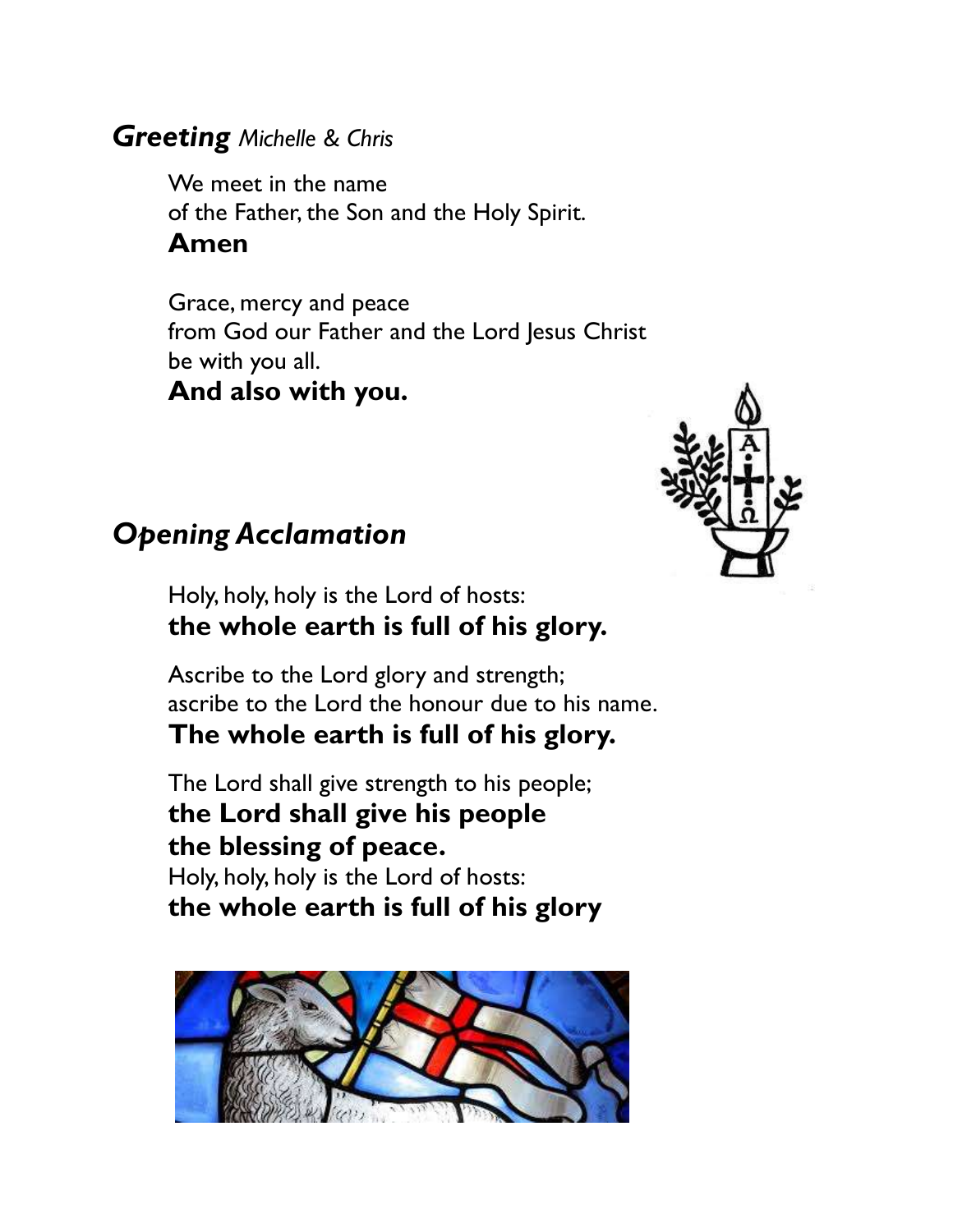# *Collect for Trinity Sunday*



Holy God, faithful and unchanging: enlarge our minds with the knowledge of your truth, and draw us more deeply into the mystery of your love, that we may truly worship you, Father, Son and Holy Spirit, one God, now and for ever. **Amen.**

*Reading – Chris Isaiah 6:1-8*

In the year that King Uzziah died, I saw the Lord sitting on a throne, high and lofty; and the hem of his robe filled the temple. Seraphs were in attendance above him; each had six wings: with two they covered their faces, and with two they covered their feet, and with two they flew. And one called to another and said:

'Holy, holy, holy is the LORD of hosts;

the whole earth is full of his glory.'

The pivots on the thresholds shook at the voices of those who called, and the house filled with smoke. And I said: 'Woe is me! I am lost, for I am a man of unclean lips, and I live among a people of unclean lips; yet my eyes have seen the King, the LORD of hosts!'

Then one of the seraphs flew to me, holding a live coal that had been taken from the altar with a pair of tongs. The seraph touched my mouth with it and said: 'Now that this has touched your lips, your guilt has departed and your sin is blotted out.' Then I heard the voice of the Lord saying, 'Whom shall I send, and who will go for us?' And I said, 'Here am I; send me!'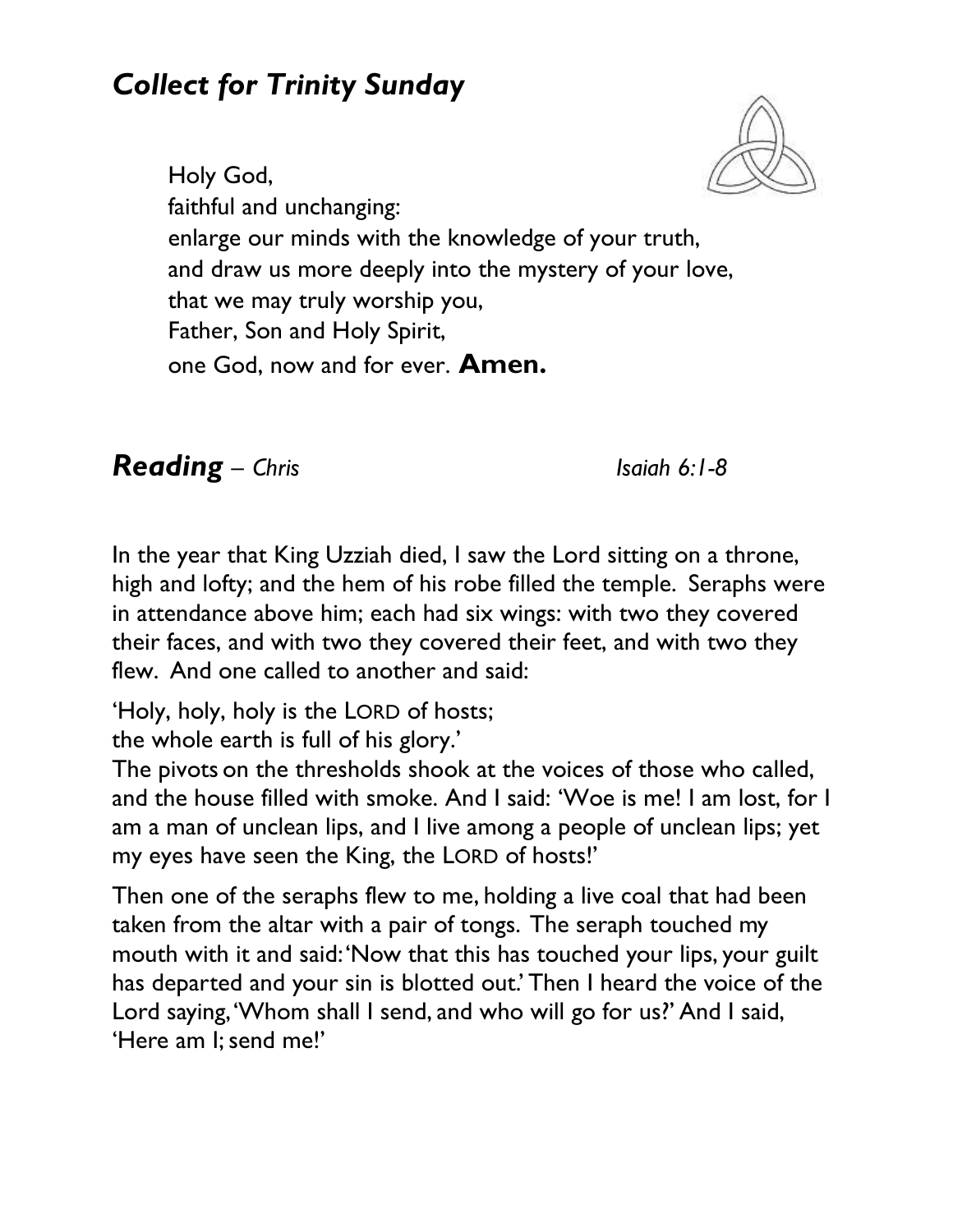# *Hymn*

**I, the Lord of sea and sky, I have heard my people cry. All who dwell in dark and sin my hand will save. I, who made the stars of night, I will make their darkness bright. Who will bear my light to them? Whom shall I send?**

*Here I am, Lord. Is it I, Lord? I have heard you calling in the night. I will go, Lord, if you lead me. I will hold your people in my heart.*

**I, the Lord of snow and rain, I have borne my people's pain. I have wept for love of them. They turn away. I will break their hearts of stone, give them hearts for love alone. I will speak my word to them. Whom shall I send?**

**I, the Lord of wind and flame, I will tend the poor and lame. I will set a feast for them. My hand will save. Finest bread I will provide till their hearts be satisfied. I will give my life to them. Whom shall I send?**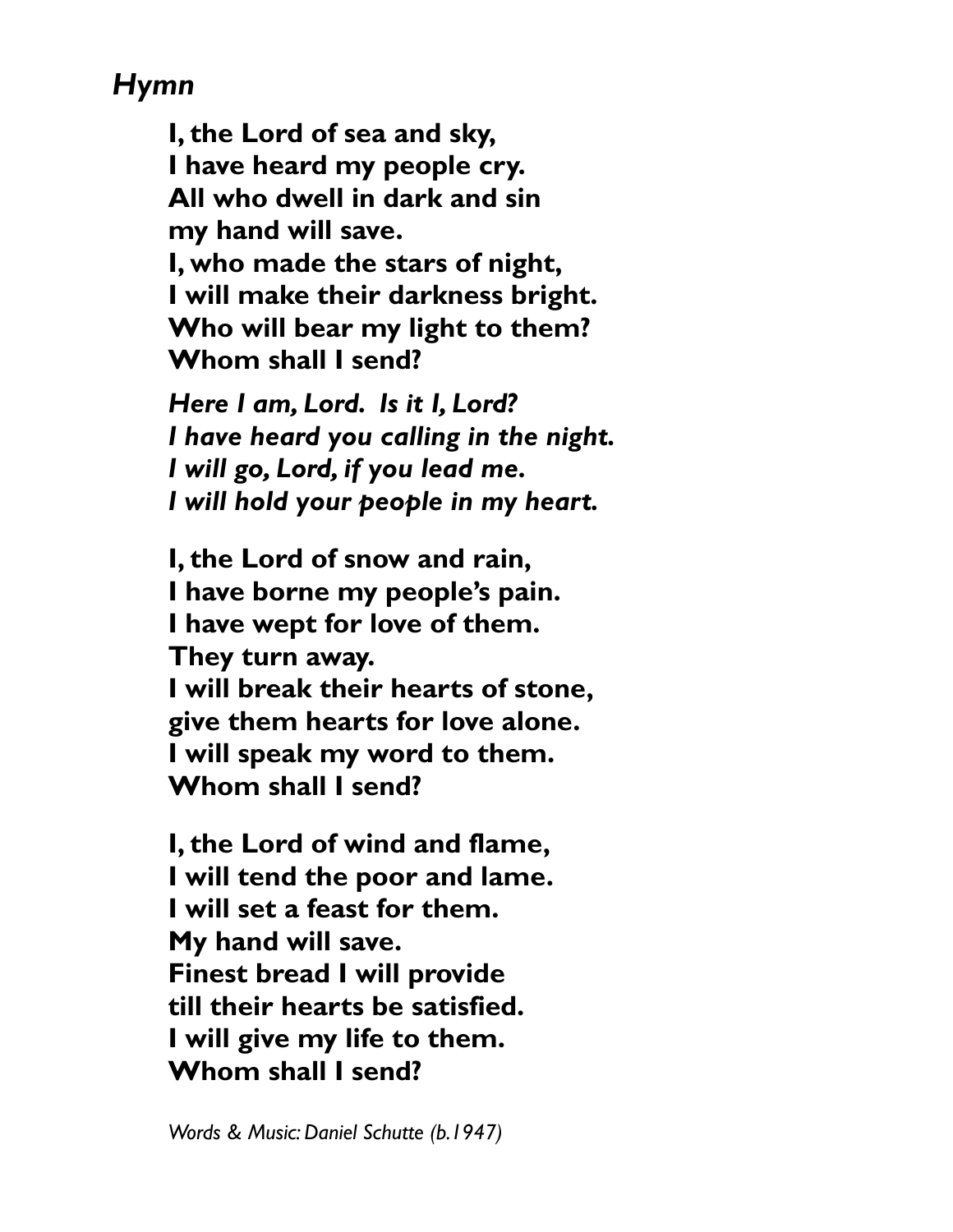#### *When God calls – Michelle recalls her 'call'*



*Poem The Call – read by Lynda* 

*by Charlotte Mew*

From our low seat beside the fire Where we have dozed and dreamed and watched the glow Or raked the ashes, stopping so We scarcely saw the sun or rain Above, or looked much higher Than this same quiet red or burned-out fire. To-night we heard a call, A rattle on the window-pane,

A voice on the sharp air, And felt a breath stirring our hair, A flame within us: Something swift and tall Swept in and out and that was all. Was it a bright or a dark angel? Who can know? It left no mark upon the snow, But suddenly it snapped the chain Unbarred, flung wide the door Which will not shut again; And so we cannot sit here any more.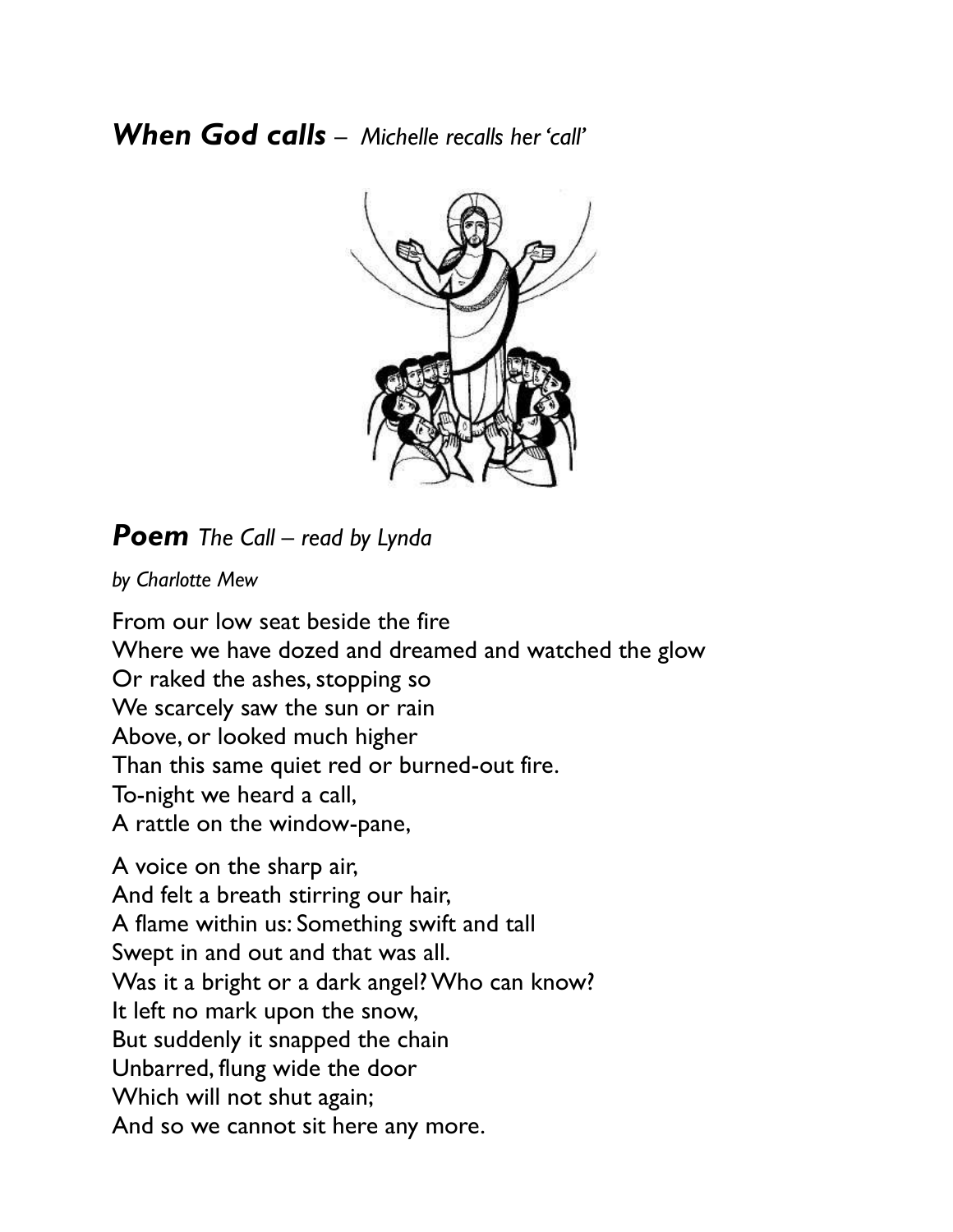We must arise and go: The world is cold without And dark and hedged about With mystery and enmity and doubt, But we must go Though yet we do not know Who called, or what marks we shall leave upon the snow.

*God calls us all – Michelle – How did Isaiah feel about God's call?*



## *Prayers*

*We offer our devotion and prayers to God the Trinity. We use the following response to each bidding:*

> Holy God, Holy Trinity **hear our prayer.**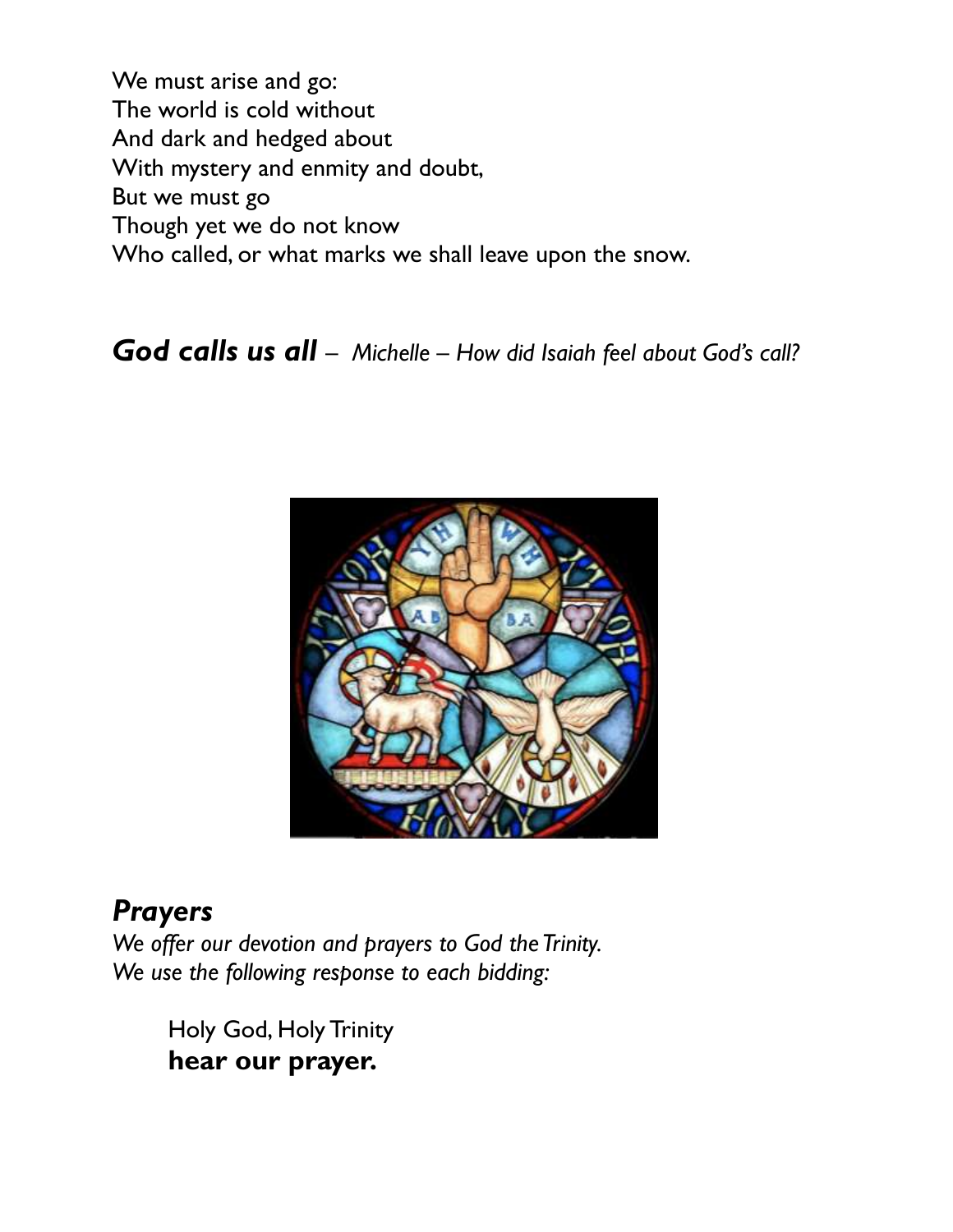

## *The Lord's Prayer*

As our Saviour has taught us, so with confidence we pray to God the Holy Three;



**Our Father, who art in heaven, hallowed be thy name; thy kingdom come; thy will be done; on earth as it is in heaven. Give us this day our daily bread. And forgive us our trespasses, as we forgive those who trespass against us. And lead us not into temptation; but deliver us from evil. For thine is the kingdom, the power, and the glory for ever and ever. Amen.**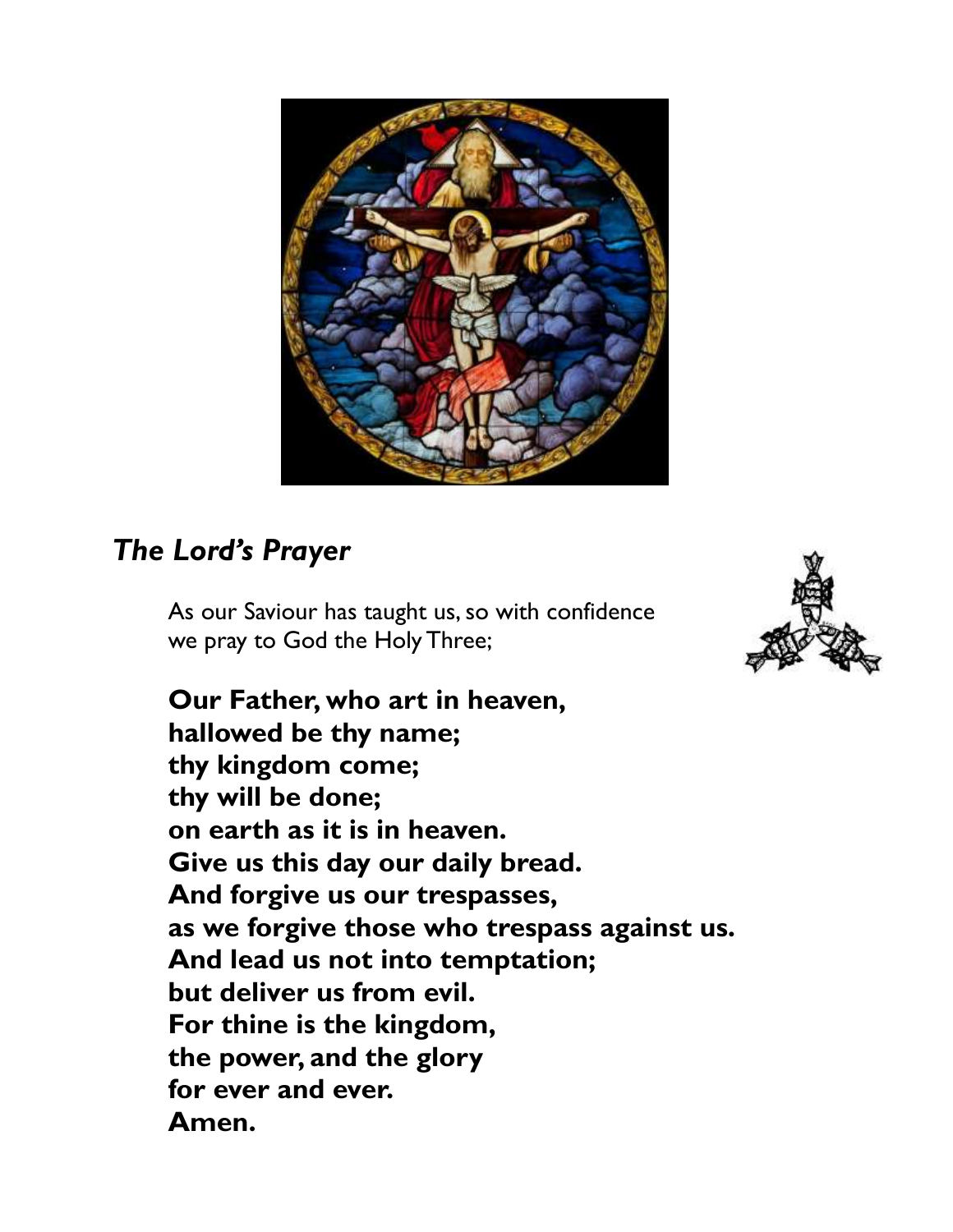#### *The Peace* **–** *led by Linda*



Peace to you from God our heavenly Father. Peace from his Son Jesus Christ who is our peace. Peace from the Holy Spirit, the life-giver. The peace of the triune God be always with you. **And also with you.**

Let us offer one another a sign of peace.



#### *Hymn*

**Thou, whose almighty word chaos and darkness heard, and took their flight; hear us, we humbly pray, and where the gospel-day sheds not its glorious ray, let there be light.**

**Thou, who didst come to bring on thy redeeming wing healing and sight, health to the sick in mind, sight to the inly blind, now to all humankind let there be light.**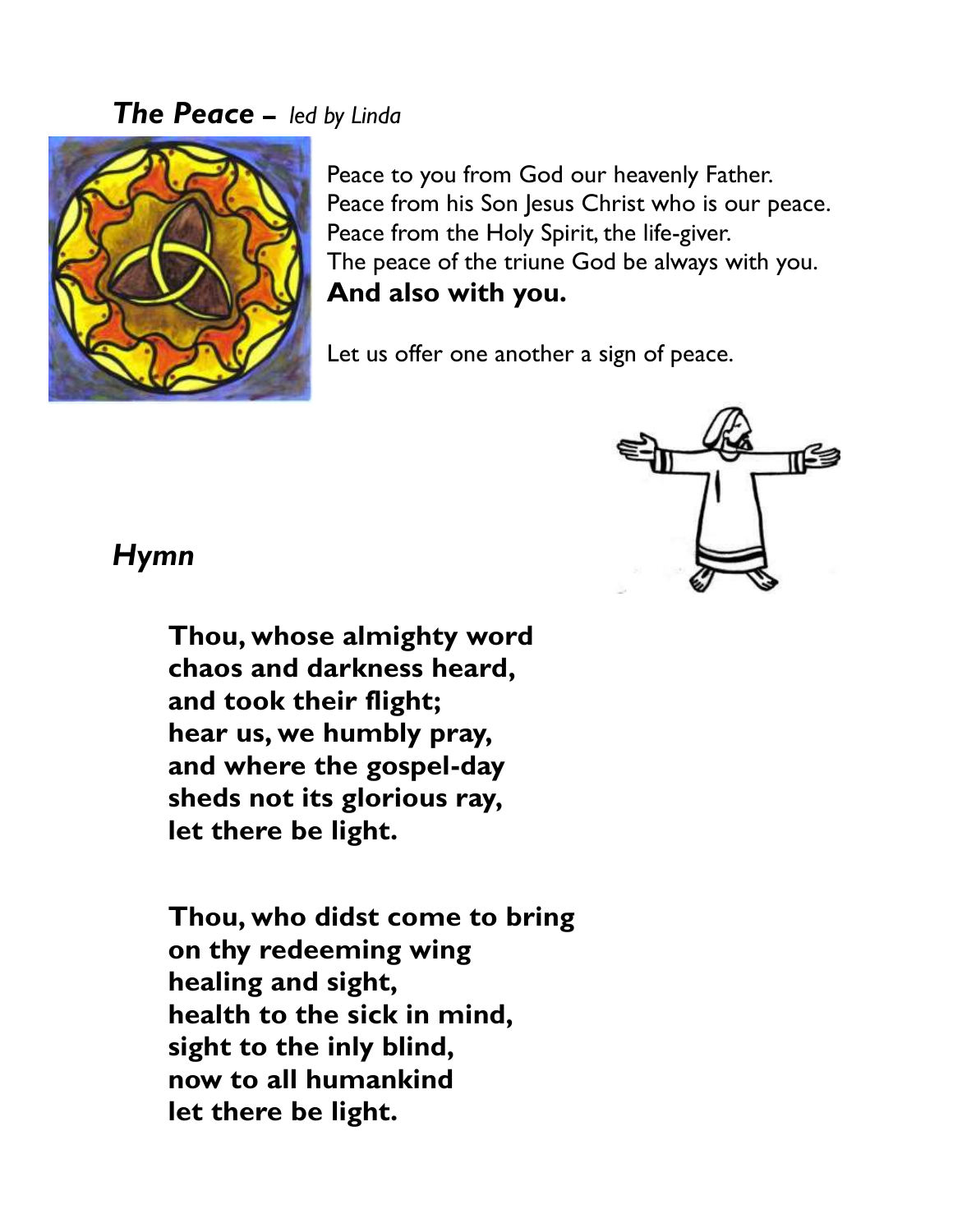**Spirit of truth and love, lifegiving, holy Dove, speed forth thy flight; move o'er the water's face, bearing the lamp of grace, and in earth's darkest place let there be light.**



**Holy and blessed Three, glorious Trinity, Wisdom, Love, Might; boundless as ocean's tide rolling in fullest pride, through the earth far and wide let there be light.** 



*Words: John Marriott (1780-1825) Music: Felice de Giardini (1716-1796)*

## *Final Prayer* **–** *Brenda*

Eternal God, giver of love and power, your Son Jesus Christ has sent us into all the world to preach the gospel of his kingdom: confirm us in this mission, and help us to live the good news we proclaim; through Jesus Christ our Lord. **Amen.**